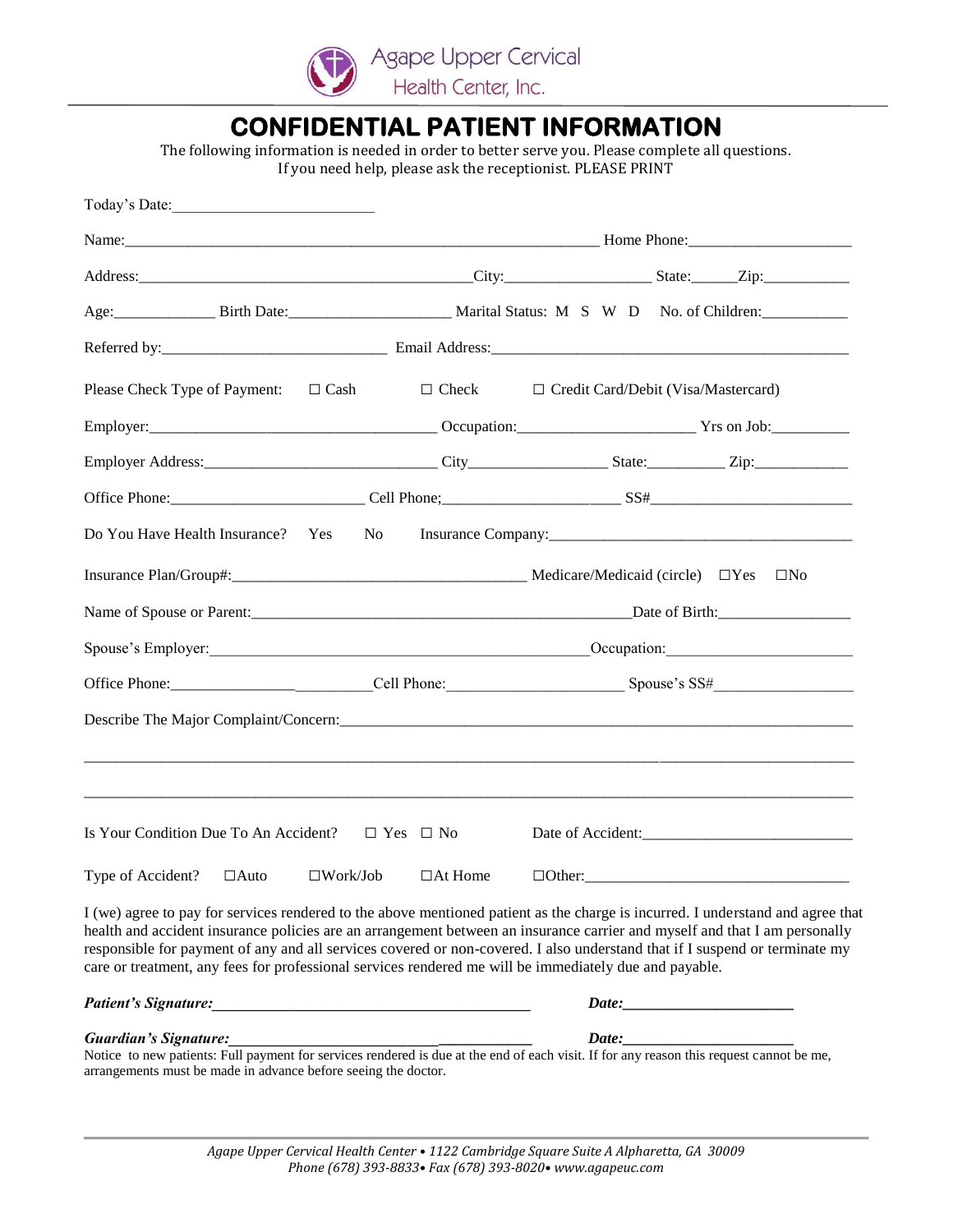

# **FINANCIAL OFFICE POLICY**

With my consent, Agape Upper Cervical Health Center, Inc., may use and disclose protected health information (PHI) to carry out treatment, payment, and healthcare options (TPO). Please refer to Agape Upper Cervical Health Center, Inc. Notice of Privacy for a more complete description of such uses and disclosures.

I have the right to review the Notice of Privacy Practices prior to signing this consent. Agape UCHC reserves the right to revise its Notice of Privacy Rights at any time. A revised Notice of Privacy Practices may be obtained by forwarding a written request to Agape UCHC.

With my consent, Agape UCHC, may call my home or other designated location and leave a message on voice mail or in person in reference to any item that assists the practice of caring out TPO, such as appointment reminders, insurance items or any call pertaining to my chiropractic care.

With my consent, Agape UCHC may mail to my home or other designated location any items that assist the practice in carrying out TPO, such as appointment reminder cards and patient statements.

By signing this form, I am consenting to Agape Upper Cervical Health Center, Inc.'s use and disclosure of my PHI to carry out TPO.

I may revoke my consent in writing except to the extent that the practice has already made disclosures in reliance upon my prior consent. If I do not sign this consent, Agape Upper Cervical Health Center, Inc. may decline to provide treatment to me

\_\_\_\_\_\_\_\_\_\_\_\_\_\_\_\_\_\_\_\_\_\_\_\_\_\_\_\_\_\_\_\_\_\_\_\_\_\_\_\_\_\_\_\_\_\_ \_\_\_\_\_\_\_\_\_\_\_\_\_\_\_\_\_\_\_\_\_\_\_\_\_\_\_\_\_\_\_\_\_\_\_\_\_

Signature of Patient or Legal Guardian Print Name of Patient or Legal Guardian

#### *Authorization To Pay Doctor/Clinic*

I hereby authorize and direct payment of any medical expense benefits allowable to the doctor/clinic named below as payment toward the total charges for professional services rendered. This payment will not exceed my indebtedness to the doctor/clinic. I agree that a photo static copy of this agreement shall serve as the original.

\_\_\_\_\_\_\_\_\_\_\_\_\_\_\_\_\_\_\_\_\_\_\_\_\_\_\_\_\_\_\_\_\_\_\_\_\_\_\_\_\_\_\_\_\_\_\_ \_\_\_\_\_\_\_\_\_\_\_\_\_\_\_\_\_\_\_\_\_\_\_\_\_\_\_\_\_\_\_

Signature Date

Authorization to Pay/Release Is Granted to: Agape Upper Cervical Health Center, Inc.

1122 Cambridge Square Suite A Alpharetta, GA 30009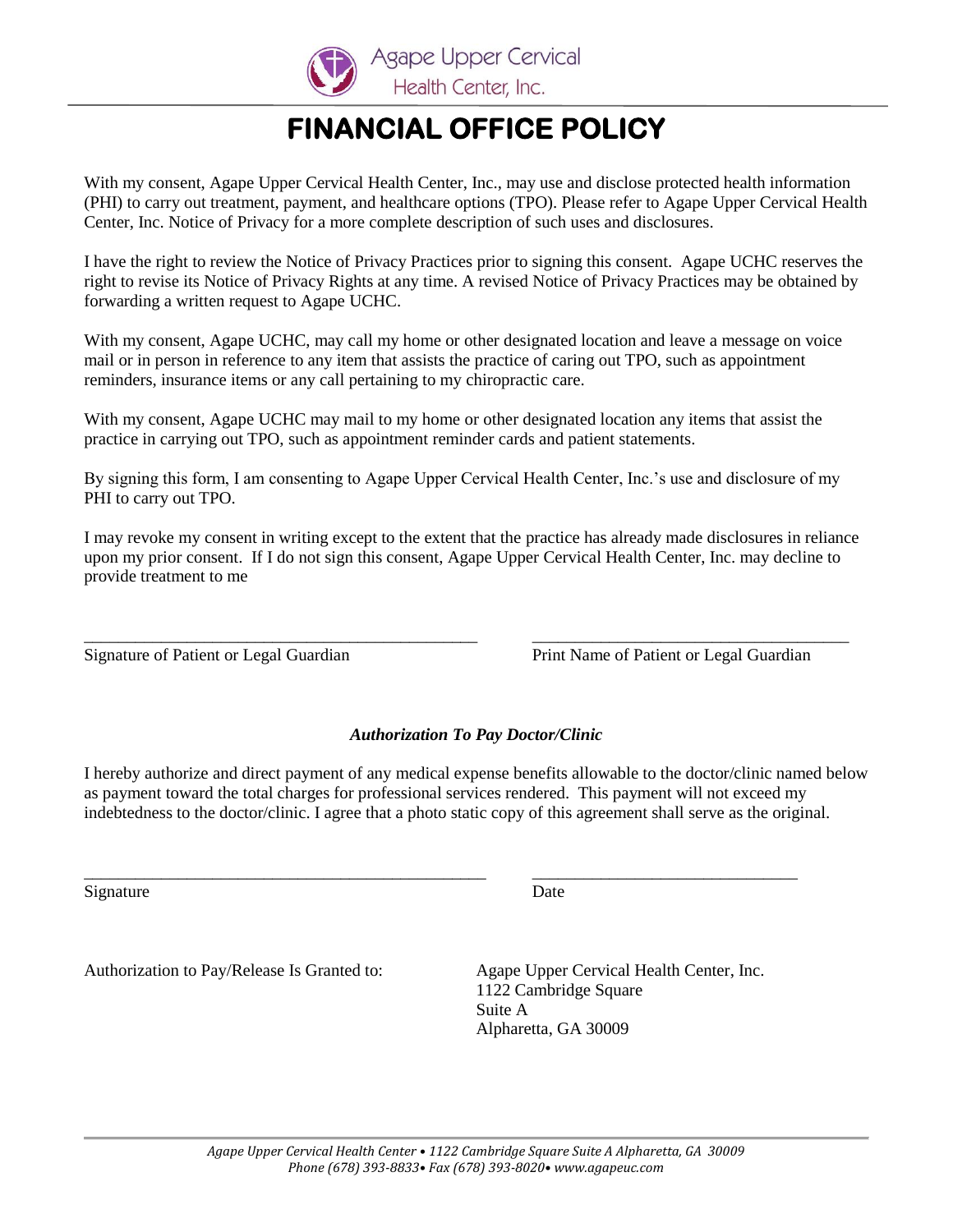

## **INFORMED CONSENT FORM**

I hereby request and consent to the performance of chiropractic adjustments and other chiropractic procedures, including various modes of physical therapy and diagnostic x-rays, on me (or on the patient named below, for whom I am legally responsible) by the doctor of chiropractic named below and/or other licensed doctors of chiropractic who now or in the future work at the clinic or office listed below or any other office or clinic.

I have had an opportunity to discuss with Dr. Charmaine Herman, Doctor of Chiropractic and/or with other office or clinic personnel the nature and purpose of chiropractic adjustments and other procedures. I understand that results are not guaranteed.

I understand and am informed that, as in the practice of medicine, in the practice of chiropractic there are some risks to treatment, including but not limited to fractures, disc injuries, strokes, dislocations and sprains. I do not expect the doctor to be able to anticipate and explain all risks and complications, and I wish to rely upon the doctor to exercise judgment during the course of the procedure which the doctor feels at the time, based upon the facts then known to him or her, is in my best interest.

I have read, or have had read to me, the above consent. I have also had an opportunity to ask questions about its content, and by signing below I agree to the above-named procedures. I intend this consent form to cover the entire course of treatment for my present condition and for any future condition(s) for which I seek treatment.

| Patient/Guardian's Signature | Date |  |
|------------------------------|------|--|
|                              |      |  |

Witness Signature \_\_\_\_\_\_\_\_\_\_\_\_\_\_\_\_\_\_\_\_\_\_\_\_\_\_\_\_\_\_\_\_\_\_\_\_\_\_\_\_\_\_\_ Date\_\_\_\_\_\_\_\_\_\_\_\_\_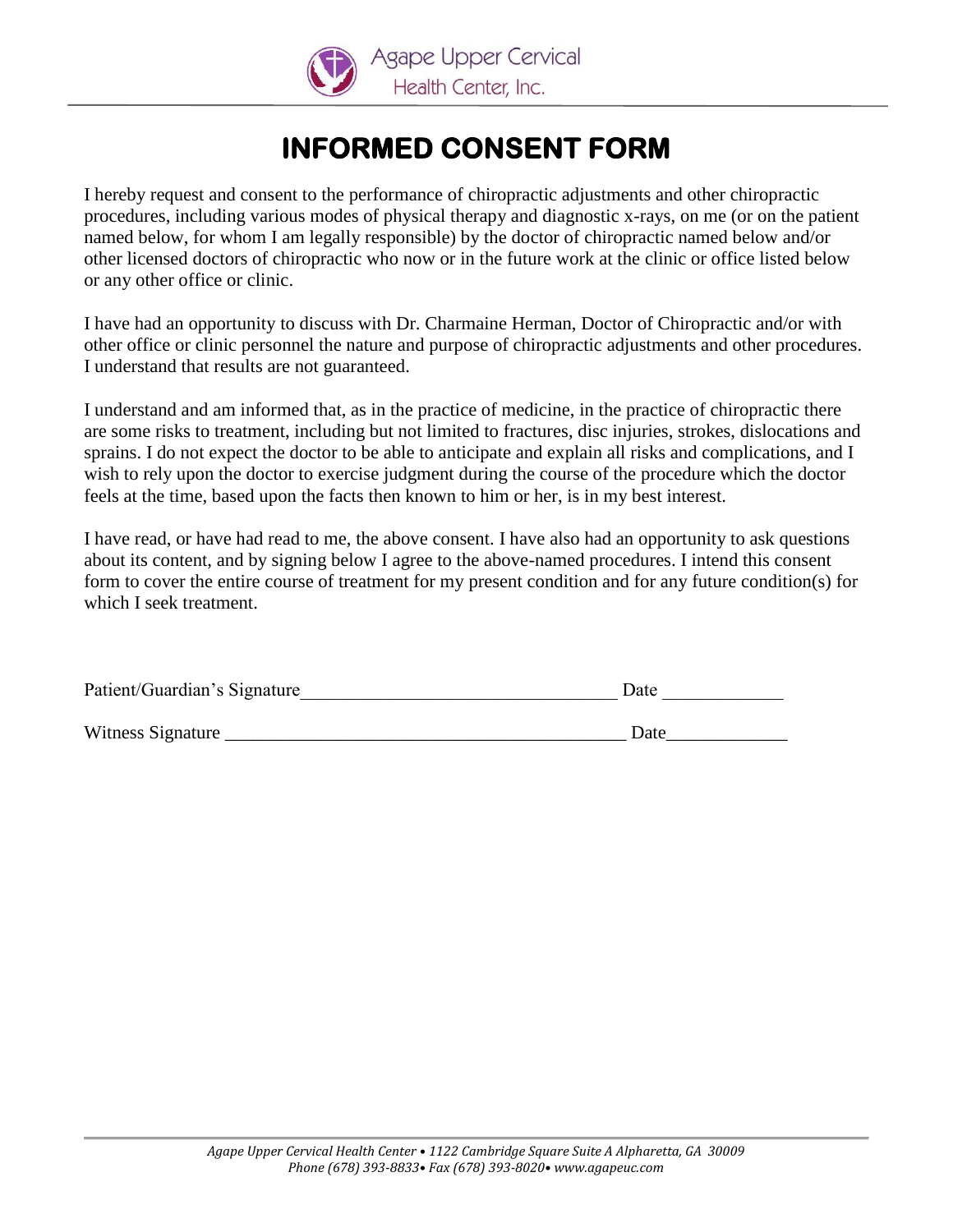

| How did you hear about our office? |  |
|------------------------------------|--|
|                                    |  |

### **PATIENT'S HEALTH HISTORY**

| <b>Medical Conditions:</b> Check all boxes that apply to you                              |               |                          |                                        |                                                                |                        |                                                                           |                      |                     |                 |                                          |  |
|-------------------------------------------------------------------------------------------|---------------|--------------------------|----------------------------------------|----------------------------------------------------------------|------------------------|---------------------------------------------------------------------------|----------------------|---------------------|-----------------|------------------------------------------|--|
| $\Box$ Arthritis                                                                          | $\Box$ Cancer |                          |                                        |                                                                |                        | $\Box$ Diabetes                                                           |                      |                     | □ Heart Disease |                                          |  |
| $\Box$ Hypertension $\Box$ Psychiatric Illness                                            |               |                          |                                        |                                                                |                        |                                                                           | $\Box$ Skin Disorder |                     | $\Box$ Stroke   |                                          |  |
| $\Box$ Other                                                                              |               |                          | $\Box$ Fibromyalgia                    |                                                                | $\Box$ Asthma          |                                                                           |                      | $\Box$ Osteoporosis |                 |                                          |  |
| <b>Surgeries:</b> Check all boxes that apply to you                                       |               |                          |                                        |                                                                |                        |                                                                           |                      |                     |                 |                                          |  |
| $\Box$ Appendectomy                                                                       |               |                          |                                        |                                                                |                        | $\Box$ Cardiovascular procedure $\Box$ Cervical spine $\Box$ Hysterectomy |                      |                     |                 |                                          |  |
| $\Box$ Joint Replacement $\Box$ Prostate                                                  |               |                          |                                        |                                                                |                        | $\Box$ Lumbar spine                                                       |                      | □ Gall Bladder      |                 |                                          |  |
| $\Box$ Brain                                                                              |               |                          | $\square$ Shoulder                     |                                                                |                        |                                                                           |                      |                     |                 | $\Box$ Thoracic spine $\Box$ Knee        |  |
| $\Box$ Carpal Tunnel                                                                      |               | $\Box$ Gastro-intestinal |                                        |                                                                |                        |                                                                           |                      |                     |                 | $\Box$ Uro-genital $\Box$ Hernia         |  |
| $\Box$ Breast Augmentation $\Box$ Tonsillectomy                                           |               |                          |                                        |                                                                |                        |                                                                           | $\Box$ Other         |                     |                 |                                          |  |
| <b>Allergies:</b> Check all boxes that apply to you                                       |               |                          |                                        |                                                                |                        |                                                                           |                      |                     |                 |                                          |  |
| $\Box$ Mold                                                                               |               |                          | $\Box$ Seasonal $\Box$ Milk or Lactose |                                                                |                        |                                                                           |                      |                     | $\Box$ Animal   |                                          |  |
| $\Box$ Chemical $\Box$ $\Box$ Sulfites                                                    |               |                          |                                        |                                                                |                        |                                                                           | $\Box$ Wheat/Glutens |                     |                 | $\Box$ Other                             |  |
| <b>Social History:</b> Check all boxes that apply to you                                  |               |                          |                                        |                                                                |                        |                                                                           |                      |                     |                 |                                          |  |
| Caffeine use: $\Box$ occasional                                                           |               |                          |                                        | $\Box$ often                                                   |                        | $\Box$ never                                                              |                      |                     |                 |                                          |  |
| Drink Alcohol: $\Box$ occasional                                                          |               |                          |                                        | $\Box$ often                                                   |                        | $\Box$ never                                                              |                      |                     |                 |                                          |  |
| Exercise: $\Box$ occasional                                                               |               |                          |                                        | $\Box$ often                                                   |                        | $\Box$ never                                                              |                      |                     |                 |                                          |  |
|                                                                                           |               |                          |                                        | Drink Water: □<64 oz/day □>64 oz/day □ never                   |                        |                                                                           |                      |                     |                 |                                          |  |
|                                                                                           |               |                          |                                        | Cigarettes: $\Box$ <1 pack/day $\Box$ >1 pack/day $\Box$ never |                        |                                                                           |                      |                     |                 |                                          |  |
| Sleep: $\Box$ <8 hours/night<br>Other                                                     |               |                          |                                        |                                                                | $\Box$ >=8 hours/night |                                                                           | $\Box$ Insomnia      |                     |                 |                                          |  |
|                                                                                           |               |                          |                                        |                                                                |                        |                                                                           |                      |                     |                 |                                          |  |
| <b>Family History:</b> Check all boxes that apply to you                                  |               |                          |                                        |                                                                |                        |                                                                           |                      |                     |                 |                                          |  |
|                                                                                           |               |                          |                                        |                                                                |                        | Arthritis: □ Parent □ Sibling □ Grandparent □ Other ______________        |                      |                     |                 |                                          |  |
| Cancer: $\Box$ Parent $\Box$ Sibling $\Box$ Grandparent                                   |               |                          |                                        |                                                                |                        |                                                                           |                      |                     |                 |                                          |  |
| Diabetes: $\Box$ Parent $\Box$ Sibling $\Box$ Grandparent                                 |               |                          |                                        |                                                                |                        |                                                                           |                      |                     |                 | $\Box$ Other                             |  |
| Heart Disease $\Box$ Parent                                                               |               |                          | $\Box$ Sibling                         |                                                                | $\Box$ Grandparent     |                                                                           |                      |                     |                 |                                          |  |
| Hypertension $\Box$ Parent                                                                |               |                          | $\Box$ Sibling                         |                                                                | $\Box$ Grandparent     |                                                                           |                      |                     |                 |                                          |  |
| <b>Stroke</b>                                                                             |               | $\Box$ Parent            |                                        | $\Box$ Grandparent<br>$\Box$ Sibling                           |                        |                                                                           |                      |                     |                 |                                          |  |
| Thyroid                                                                                   |               | $\Box$ Parent            | $\Box$ Sibling                         |                                                                | $\Box$ Grandparent     |                                                                           |                      |                     |                 |                                          |  |
| <b>Occupational Activities:</b> Check one (1) box that best describes your occupation/job |               |                          |                                        |                                                                |                        |                                                                           |                      |                     |                 |                                          |  |
| □Administration                                                                           |               |                          | $\Box$ Business Owner                  |                                                                |                        |                                                                           |                      |                     |                 | □ Clerical/Secretary □ Computer Operator |  |
| $\Box$ Heavy Equipment operator $\Box$ Daycare/Childcare                                  |               |                          |                                        | $\Box$ Construction                                            |                        | $\Box$ Health Care                                                        |                      |                     |                 |                                          |  |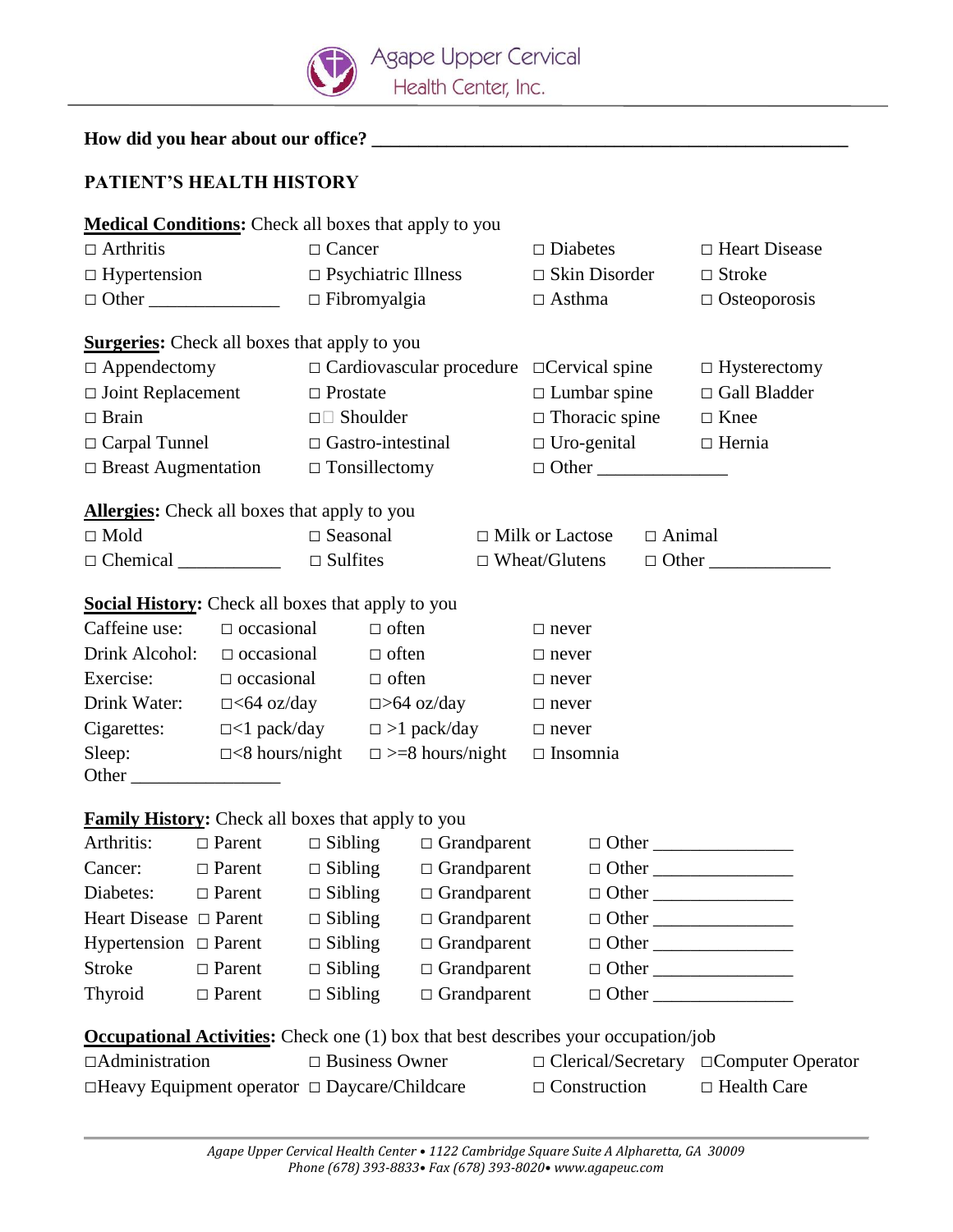

□Food Service Industry □ Medium Manual Labor □ Manufacturing □ Home Services □ Heavy Manual Labor □ Light Manual Labor □ Executive/Legal □ Housekeeper

□ Student □ Educator/Teacher □ Engineering □ Other \_\_\_\_\_\_\_

**Review of Systems**: Please check all boxes that apply if you have/had **P***ast, Present* **or** *No* issues with any of the following conditions

| <b>Cardiovascular</b>      | Past | Present | <b>No</b> | Respiratory           | Past | Present | <b>No</b> | Allergic/Immunologic         | Past | Present | No |
|----------------------------|------|---------|-----------|-----------------------|------|---------|-----------|------------------------------|------|---------|----|
|                            |      |         |           |                       |      |         |           |                              |      |         |    |
| Poor Circulation           |      |         |           | Asthma                |      |         |           | Hives                        |      |         |    |
| Hypertension               |      |         |           | Tuberculosis          |      |         |           | Immune Disorder              |      |         |    |
| <b>Aortic Aneurism</b>     |      |         |           | Short Breath          |      |         |           | HIV/AIDS                     |      |         |    |
| <b>Heart Disease</b>       |      |         |           | Emphysema             |      |         |           | <b>Allergy Shots</b>         |      |         |    |
| <b>Heart Attack</b>        |      |         |           | Cold/Flu              |      |         |           | Cortisone Use                |      |         |    |
| Chest Pain                 |      |         |           | Cough                 |      |         |           |                              |      |         |    |
| High Cholesterol           |      |         |           | Wheezing              |      |         |           |                              |      |         |    |
| Pace Maker                 |      |         |           |                       |      |         |           | Ear, Nose and Throat         | Past | Present | No |
| Jaw Pain                   |      |         |           | <b>Eyes</b>           | Past | Present | <b>No</b> |                              |      |         |    |
| <b>Irregular Heartbeat</b> |      |         |           |                       |      |         |           | <b>Difficulty Swallowing</b> |      |         |    |
| Swelling of legs           |      |         |           | Glaucoma              |      |         |           | <b>Dizziness</b>             |      |         |    |
|                            |      |         |           | Double Vision         |      |         |           | <b>Hearing Loss</b>          |      |         |    |
| Genitourinary              | Past | Present | No        | <b>Blurred Vision</b> |      |         |           | Sore Throat                  |      |         |    |
|                            |      |         |           |                       |      |         |           | Nosebleeds                   |      |         |    |
| <b>Kidney Disease</b>      |      |         |           | Psychiatric           | Past | Present | No        | <b>Bleeding Gums</b>         |      |         |    |
| <b>Burning Urination</b>   |      |         |           |                       |      |         |           | Sinus Infections             |      |         |    |
| <b>Frequent Urination</b>  |      |         |           | Depression            |      |         |           |                              |      |         |    |
| <b>Blood in Urine</b>      |      |         |           | Anxiety               |      |         |           | Gastrointestinal             | Past | Present | No |
| <b>Kidney Stones</b>       |      |         |           | <b>Stress</b>         |      |         |           |                              |      |         |    |
| Lower Side Pain            |      |         |           |                       |      |         |           | <b>Gall Bladder Problems</b> |      |         |    |
|                            |      |         |           | <b>Endocrine</b>      | Past | Present | No        | <b>Bowel Problems</b>        |      |         |    |
| <b>Neurologic</b>          | Past | Present | <b>No</b> |                       |      |         |           | Constipation                 |      |         |    |
|                            |      |         |           | Thyroid               |      |         |           | Liver Problems               |      |         |    |
| Stroke                     |      |         |           | <b>Diabetes</b>       |      |         |           | Ulcers                       |      |         |    |
| <b>Seizures</b>            |      |         |           | Hair Loss             |      |         |           | Diarrhea                     |      |         |    |
| Head Injury                |      |         |           | Menopausal            |      |         |           | Nausea/Vomiting              |      |         |    |
| <b>Brain Aneurysm</b>      |      |         |           | PMS                   |      |         |           | <b>Bloody Stools</b>         |      |         |    |
| <b>Numbness</b>            |      |         |           |                       |      |         |           | Poor Appetite                |      |         |    |
| Severe Headaches           |      |         |           | Hematologic           | Past | Present | No        |                              |      |         |    |
| <b>Pinched Nerves</b>      |      |         |           |                       |      |         |           | <b>Musculoskeletal</b>       | Past | Present | No |
| Parkinson's                |      |         |           | Hepatitis             |      |         |           |                              |      |         |    |
| Carpal Tunnel              |      |         |           | <b>Blood Clots</b>    |      |         |           | Gout                         |      |         |    |
| Vertigo                    |      |         |           | Cancer                |      |         |           | Arthritis                    |      |         |    |
|                            |      |         |           | <b>Bruising</b>       |      |         |           | Joint Stiffness              |      |         |    |
| <b>Metabolism</b>          | Past | Present | No        | Bleeding              |      |         |           | Muscle Weakness              |      |         |    |
|                            |      |         |           | Fever, Chills         |      |         |           | Osteoporosis                 |      |         |    |
| Weight Loss/Gain           |      |         |           | Sweating              |      |         |           | <b>Broken Bones</b>          |      |         |    |
| Low Energy Level           |      |         |           | Varicose Vein         |      |         |           | Joints Replaced              |      |         |    |
| <b>Difficulty Sleeping</b> |      |         |           |                       |      |         |           | Neck Pain                    |      |         |    |
|                            |      |         |           |                       |      |         |           | Low Back Pain                |      |         |    |
|                            |      |         |           |                       |      |         |           | Upper Back Pain              |      |         |    |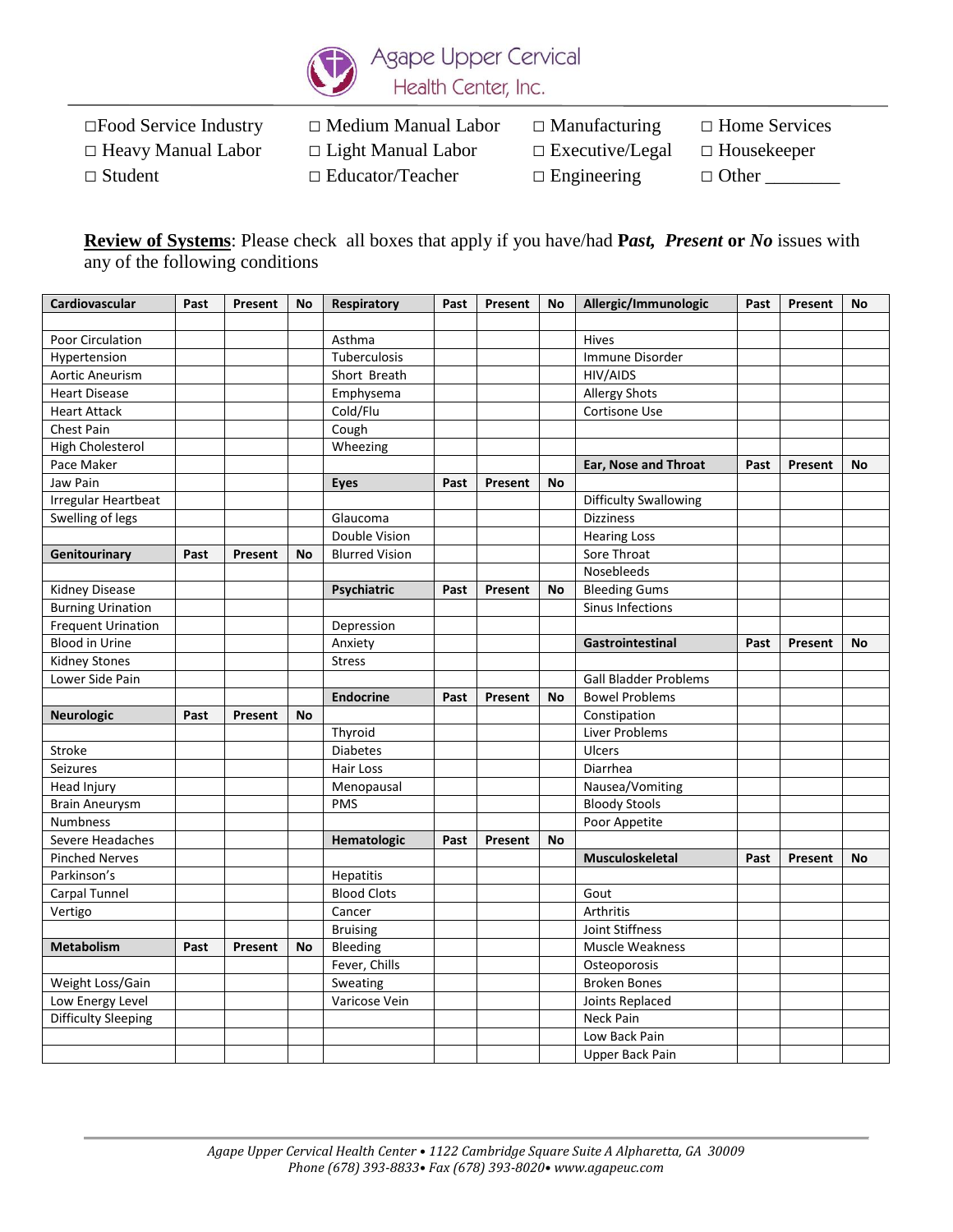

**Please list all current medications being taken:**

**Are You Pregnant?** □Yes □No □Not Sure □Not Applicable

**Present Chief Complaint:** Please use the key below to indicate/draw on the body diagram below where you are experiencing the following symptoms